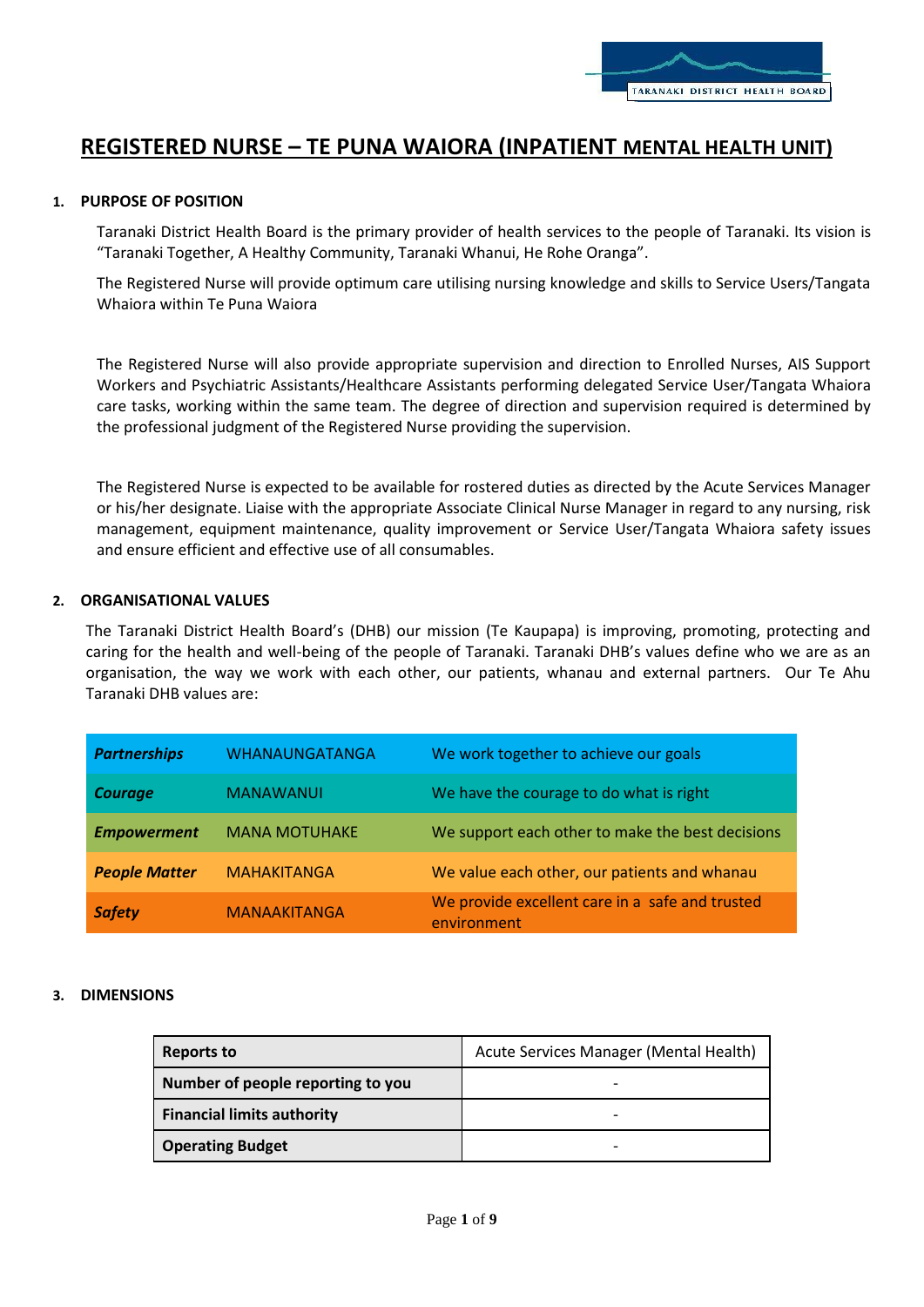# **4. WORKING RELATIONSHIPS**

| <b>External</b>                             | <b>Internal</b>                             |
|---------------------------------------------|---------------------------------------------|
| Tangata Whaiora/Service Users and their     | <b>Acute Services Manager</b>               |
| Whanau/Family                               | <b>Associate Director of Nursing</b>        |
| Tui Ora Ltd                                 | Associate Clinical Nurse Manager - TPW      |
| Pathways                                    | Service Management Team                     |
| <b>Primary Care Providers</b>               | Psychiatrists                               |
| <b>Other Non Governmental Organisations</b> | Clinical Nurse Specialists - Acute Services |
| <b>Other District Health Boards</b>         | <b>Community Mental Health Teams</b>        |
| NZ Police and Criminal Justice Services     | Alcohol and Drug Service Team               |
| <b>Child Youth and Family Services</b>      | <b>Nursing Staff</b>                        |
|                                             | <b>Duty Managers</b>                        |
|                                             | <b>Allied Health Staff</b>                  |
|                                             | <b>Medical Staff</b>                        |
|                                             | <b>Case Managers</b>                        |
|                                             | Psychologists                               |
|                                             | <b>Consumer &amp; Family Advisors</b>       |
|                                             | Director of Area Mental Health Services     |
|                                             | District Inspector                          |
|                                             | Information<br>Clinical<br>Outcomes<br>and  |
|                                             | Projects Officer                            |
|                                             | Quality Risk/Health & Safety Delegates      |
|                                             | Quality Risk Coordinator - MH               |

# **5. ACCOUNTABILITIES**

| Key area of responsibility                                                                                                                                                                                                    | <b>Expected outcomes</b>                                                                                                                                                                                                                   |  |
|-------------------------------------------------------------------------------------------------------------------------------------------------------------------------------------------------------------------------------|--------------------------------------------------------------------------------------------------------------------------------------------------------------------------------------------------------------------------------------------|--|
| 1. Clinical Nursing Duties<br>Provides planned evidenced<br>based nursing care following<br>an appropriate and<br>comprehensive nursing<br>assessment of the person<br>including where possible<br>contact with family/whanau | Provides planned MH Nursing care appropriate for the<br>identified needs of the Service User/Tangata Whaiora                                                                                                                               |  |
|                                                                                                                                                                                                                               | Uses comprehensive Nursing assessment skills to inform<br>clinical decision making                                                                                                                                                         |  |
|                                                                                                                                                                                                                               | Ensures Service Users/Tangata Whaiora are provided with<br>appropriate health education relevant to their condition to<br>be able to participate in managing their health needs and<br>make informed decisions regarding treatment options |  |
|                                                                                                                                                                                                                               | Ensures that Nursing practise is recovery centred<br>$\bullet$                                                                                                                                                                             |  |
|                                                                                                                                                                                                                               | Ensures that Nursing practise meets all relevant<br>Organisational and Professional requirements                                                                                                                                           |  |
|                                                                                                                                                                                                                               | Participate in MDT/daily review meetings as necessary,<br>contributing to care planning, receive and allocate referrals<br>and contribute to/identify treatment goals for Service                                                          |  |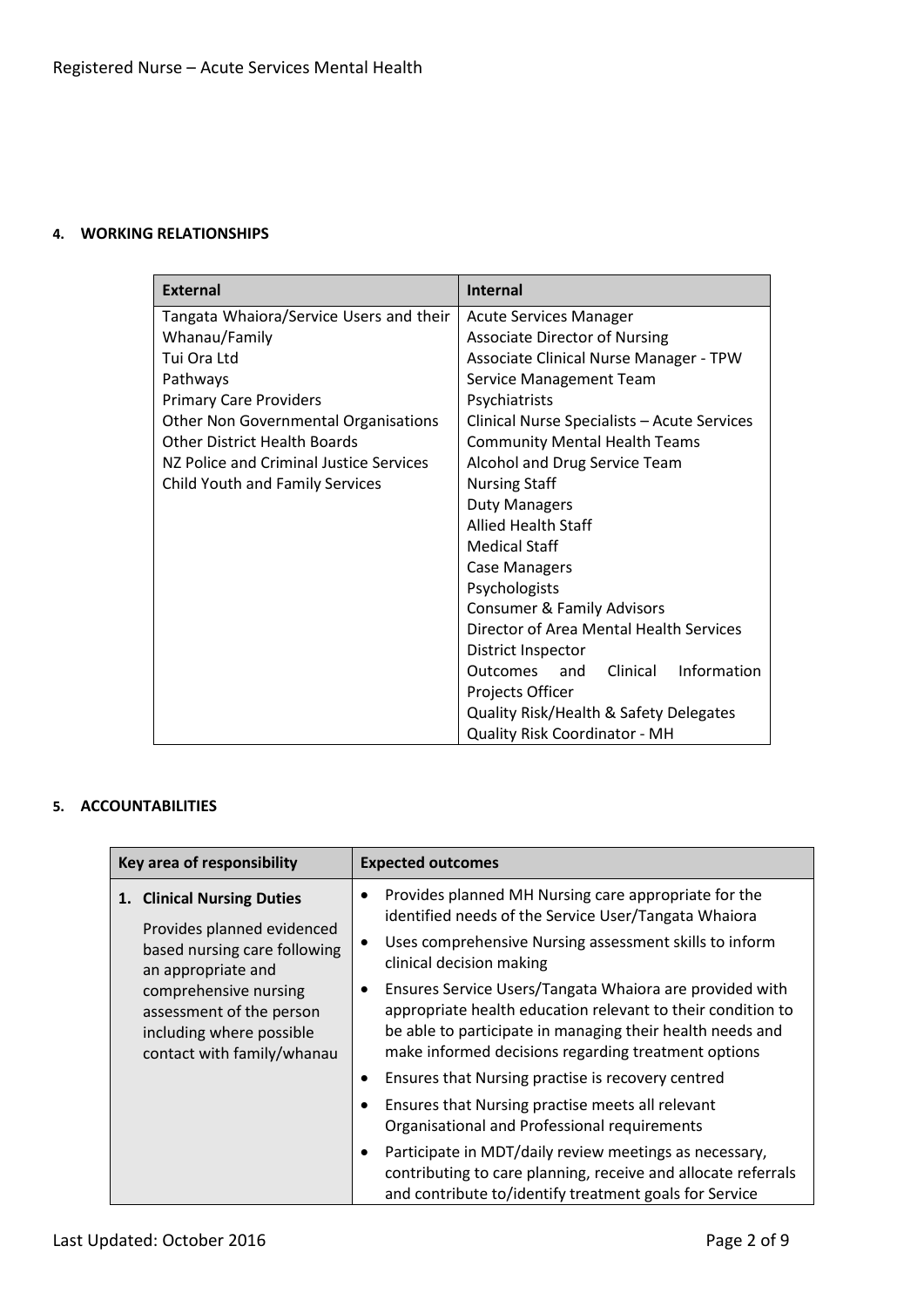|           | Users/Tangata Whaiora                                                                                                                                                                        |
|-----------|----------------------------------------------------------------------------------------------------------------------------------------------------------------------------------------------|
| $\bullet$ | Evaluates the effectiveness of care and treatment and<br>updates nursing care plan of the individual                                                                                         |
| $\bullet$ | Co-ordinates with other health professionals to ensure<br>individualised care and quality service is provided.                                                                               |
| $\bullet$ | Communicate with Service User/Tangata Whaiora and<br>family in a friendly, clear, effective and helpful manner.                                                                              |
| $\bullet$ | Demonstrates cultural sensitivity.                                                                                                                                                           |
| ٠         | Maintains confidentiality and the right to privacy.                                                                                                                                          |
| $\bullet$ | Respects the home environment of the client and their<br>whanau as appropriate.                                                                                                              |
| $\bullet$ | Relatives and/or support groups (whanau) are involved in<br>treatment decisions and kept informed of client progress as<br>appropriate and necessary.                                        |
| $\bullet$ | Participates in family meetings as arranged.                                                                                                                                                 |
| $\bullet$ | Liaises and consults with Psychiatrist at key stages during<br>service delivery.                                                                                                             |
| $\bullet$ | Liaison with family/whanau members regarding<br>outcome/findings of assessment and communication of<br>initial treatment plan.                                                               |
| $\bullet$ | Work collaboratively with staff from other MH&A Services                                                                                                                                     |
| $\bullet$ | Complete all MH-SMART, Risk Assessment, comprehensive<br>Mental Status Examination, Relapse Prevention Planning<br>and other relevant documentation.                                         |
| ٠         | Works collaboratively with client on developing recovery<br>goals.                                                                                                                           |
| $\bullet$ | Supports clients and whanau to link into available support<br>groups and community resources.                                                                                                |
|           | Initiates referrals to relevant teams to ensure maintained<br>service delivery as required and that a comprehensive<br>handover to the receiving team/clinician occurs.                      |
| $\bullet$ | All information accurately documented with regard to<br>immediate and long term care of the Service User/Tangata<br>Whaiora.                                                                 |
| ٠         | Maintain Risk Management standards at all times.                                                                                                                                             |
| $\bullet$ | Ensure effective communication between all disciplines is<br>maintained at all times.                                                                                                        |
| ٠         | Maximum safety levels are observed at all times.                                                                                                                                             |
| $\bullet$ | Able to undertake assessment and management of Service<br>User/Tangata Whaiora in a safe, effective, timely and<br>appropriate manner to maximise Service User/Tangata<br>Whaiora wellbeing. |
| $\bullet$ | Optimum Service User/Tangata Whaiora management and<br>care meets the standards of Mental Health nursing practice.                                                                           |
| $\bullet$ | Health promotion activities are undertaken relevant to<br>Service User/Tangata Whaiora, and the health care setting.                                                                         |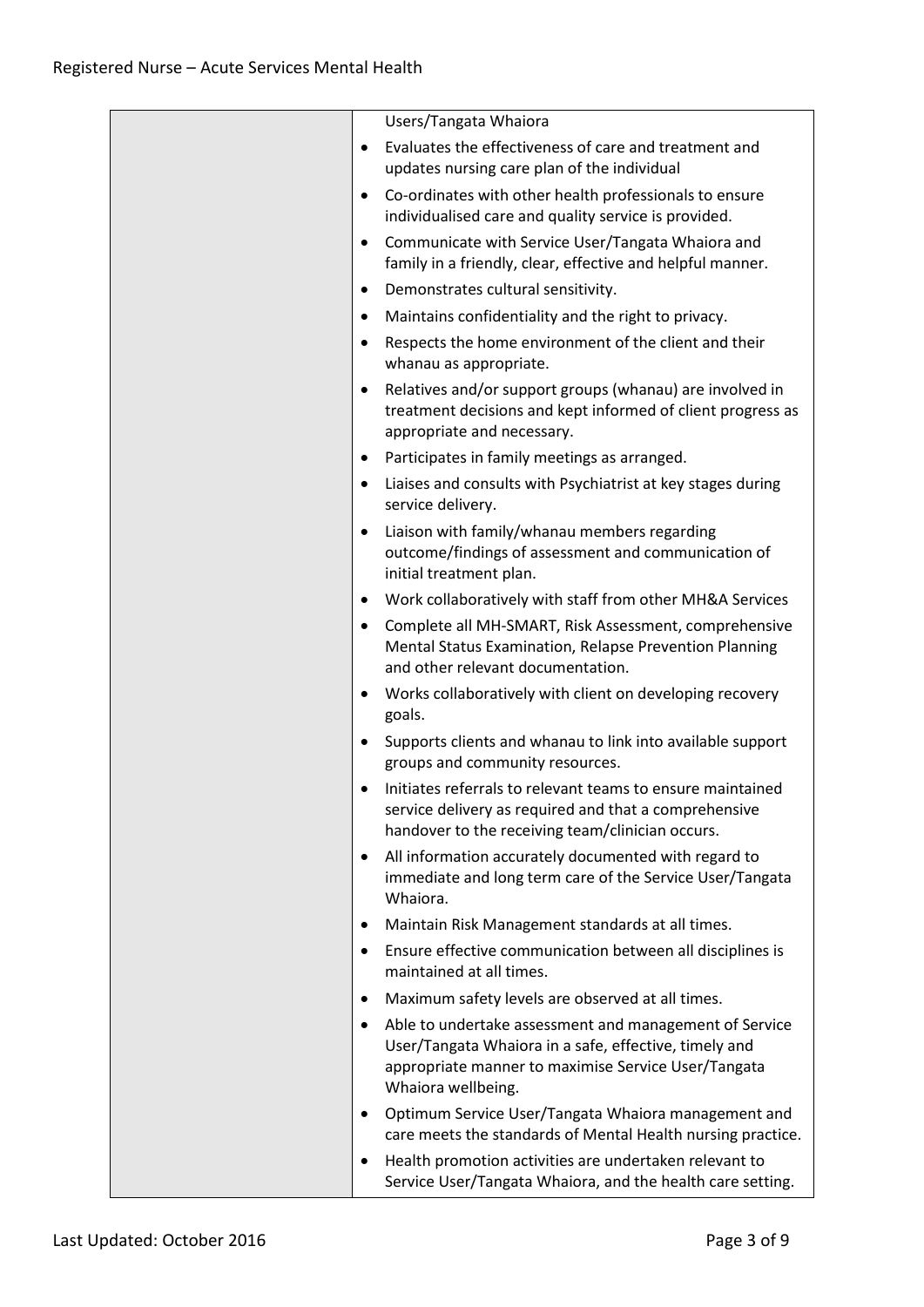|                                                                                   | Care is customer focused and planned with regard to ethnic,<br>٠<br>cultural, religious and other individual needs.                                       |
|-----------------------------------------------------------------------------------|-----------------------------------------------------------------------------------------------------------------------------------------------------------|
|                                                                                   | Regular assessment of Service User/Tangata Whaiora<br>$\bullet$<br>condition/treatment is undertaken.                                                     |
|                                                                                   | The role of Service User/Tangata Whaiora advocate is<br>$\bullet$<br>undertaken and ensures procedures and care is appropriate.                           |
|                                                                                   | Respond appropriately in an emergency situation<br>$\bullet$                                                                                              |
|                                                                                   | Practices in accordance with National Mental Health<br>standards and standards of the Australian and New Zealand<br>College of Mental Health Nurses.      |
|                                                                                   | Maintains safe professional and clinical practices within<br>$\bullet$<br>recognized scope of practice.                                                   |
|                                                                                   | All relevant documentation will be completed as per service<br>٠<br>protocols and policies, maintaining one Clinical file                                 |
|                                                                                   | Record statistical data as per service policy.                                                                                                            |
|                                                                                   | All relevant documentation completed accurately and<br>٠<br>distributed appropriately.                                                                    |
|                                                                                   | Enter MH-SMART/HONOS and Trendcare data in a timely<br>$\bullet$<br>manner according to Service/Organisational-wide protocols.                            |
|                                                                                   | Contribute to the development of Clinical Management<br>plans as required                                                                                 |
| 2. Personal and Environment<br><b>Safety</b>                                      | Maintains an awareness of the physical practice<br>٠<br>environment to maintain Service User/Tangata Whaiora,<br>family and staff safety at all times     |
| Maintains safe and effective<br>treatment environment and<br>facility for Service | Takes appropriate action to minimise potential risks to<br>٠<br>person/s and property.                                                                    |
| Users/Tangata Whaiora<br>ensuring                                                 | Escalates potential risks to ACNM/Shift Coordinator/Duty<br>٠<br>Manager/ASM as required                                                                  |
|                                                                                   | Is confident using de-escalation techniques to defuse<br>$\bullet$<br>difficult situations                                                                |
|                                                                                   | Maintains current Safe Practice and Effective<br>$\bullet$<br>Communication skills through attendance at initial training<br>week with annual refreshers. |
|                                                                                   | Participates as part of a restraint team as<br>٠<br>required/requested and can perform various functions<br>within the restraint team as needed.          |
|                                                                                   | Participates in the development and evaluation of clinical<br>$\bullet$<br>practice guidelines to improve service safety practices.                       |
|                                                                                   | Is familiar with all service area and relevant organisational<br>$\bullet$<br>protocols and policies.                                                     |
|                                                                                   | Will under take shift coordination activities as required                                                                                                 |

| <b>Organisational Accountabilities</b> | <b>Expected Outcome for all employees</b>                                                                                                                                                        |
|----------------------------------------|--------------------------------------------------------------------------------------------------------------------------------------------------------------------------------------------------|
| <b>Health Equity</b>                   | The TDHB strives to eliminate health inequalities and achieve<br>health equity for the Taranaki population. In practical terms<br>this means all staff are required to implement relevant health |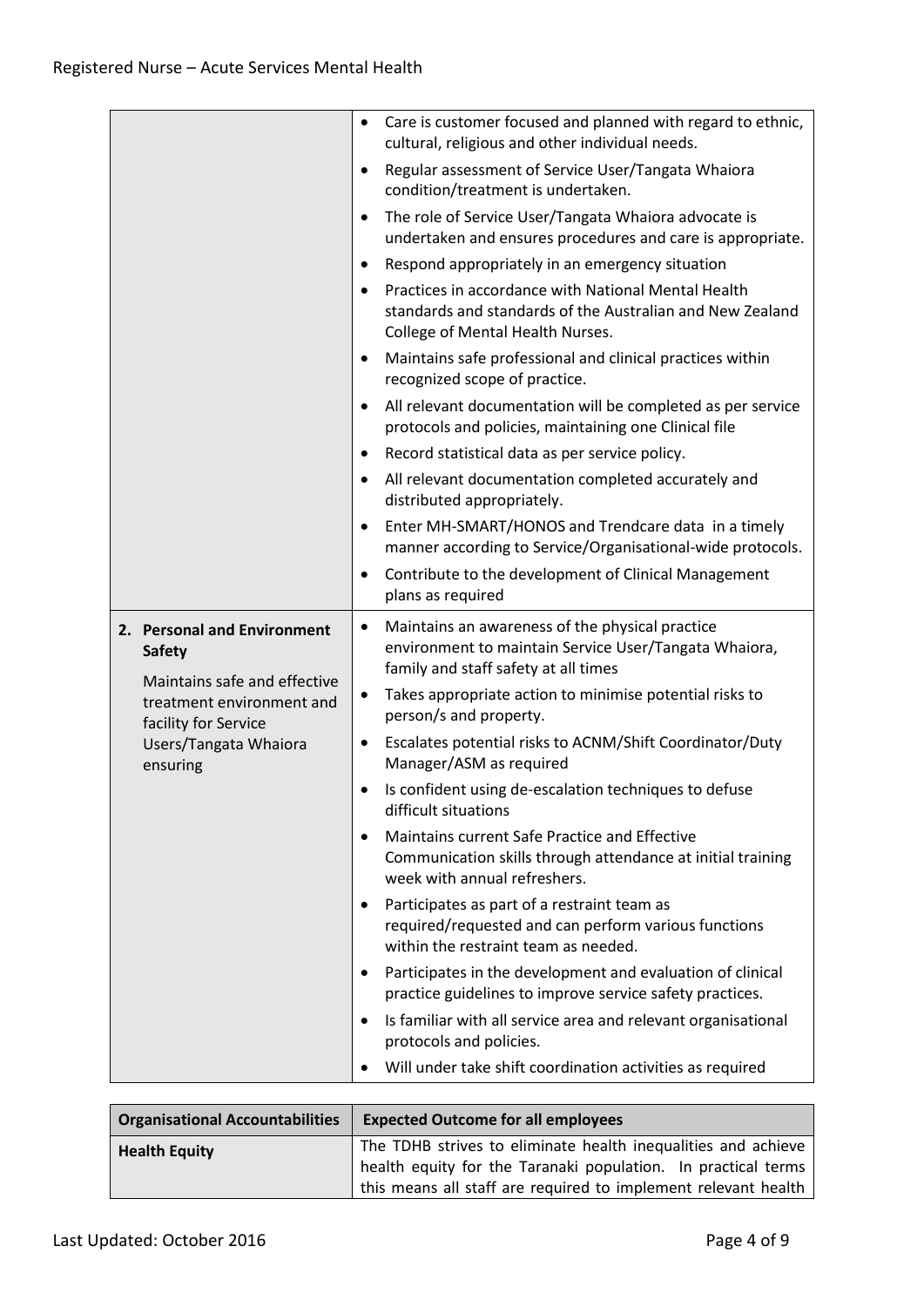| <b>Organisational Accountabilities</b> | <b>Expected Outcome for all employees</b>                                                                                                                                                                                                                                                                                                                                                                                                                                                                                                                                                                                                                                                                                                                                                                                                                                                                                                                                                                                                                                                                                                                                                                                                                                                                                                                                                                                                                                                                                                                                                                         |
|----------------------------------------|-------------------------------------------------------------------------------------------------------------------------------------------------------------------------------------------------------------------------------------------------------------------------------------------------------------------------------------------------------------------------------------------------------------------------------------------------------------------------------------------------------------------------------------------------------------------------------------------------------------------------------------------------------------------------------------------------------------------------------------------------------------------------------------------------------------------------------------------------------------------------------------------------------------------------------------------------------------------------------------------------------------------------------------------------------------------------------------------------------------------------------------------------------------------------------------------------------------------------------------------------------------------------------------------------------------------------------------------------------------------------------------------------------------------------------------------------------------------------------------------------------------------------------------------------------------------------------------------------------------------|
|                                        | equity policies, procedures, approaches and guidelines issued<br>from time to time including:<br>the Pae Ora Framework which requires:<br>principles<br>Demonstrating<br>the<br>of<br>Partnership,<br>$\circ$<br>Participation and Protection under the Treaty of<br>Waitangi;<br>improving understanding of the determinants of ethnic<br>$\circ$<br>inequalities in health, in particular the "Drivers of<br>ethnic inequalities in health" and the "Pathways to<br>Inequalities" both of which are referenced in the TDHB<br>Pae Ora Framework, Appendix 1;<br>Ensuring Health Equity assessment is embedded into<br>$\circ$<br>your practise where services, policies or programmes<br>are expected to improve outcomes for Māori;<br>Effectively implementing health equity approaches<br>$\circ$<br>outlined for Health Professionals in "Equity of Health<br>Care for Maori: A Framework" published by the<br>Ministry of Health to support He Korowai Oranga<br>Refresh 2014, national Maori Health Strategy;<br>Ensuring appropriate health literacy responses are used<br>$\circ$<br>for effective engagement with Māori;<br>You must ensure accurate ethnicity data is collected or held<br>٠<br>for patients and clients you interact with by following the<br>TDHB Ethnicity Data Collection Policy and procedures;<br>You must attend the Cultural Competency training provided<br>$\bullet$<br>by and for staff of the TDHB including Treaty of Waitangi<br>workshop, General/Clinical Refreshers, Engaging Effectively<br>with Maori and any other training identified as essential for<br>staff. |
| <b>Health and Safety</b>               | Maintains a safe and healthy environment<br>$\bullet$<br>Complies with health & safety policies and procedures<br>Carries out work in a way that does not adversely affect<br>$\bullet$<br>their health and safety or that of other workers<br>Complies with procedures and correctly use personal<br>$\bullet$<br>protective equipment and safety devices provided<br>Contributes to hazard identification and management<br>$\bullet$<br>process<br>Reports accurately near misses/incidents/accidents in a<br>$\bullet$<br>timely manner<br>Participates in health and safety matters<br>$\bullet$                                                                                                                                                                                                                                                                                                                                                                                                                                                                                                                                                                                                                                                                                                                                                                                                                                                                                                                                                                                                             |
| <b>Personal Development</b>            | Fully contributes to the individual's team performance and<br>٠<br>is committed to identify and pursue opportunities for<br>developing new knowledge and skills.<br>Participates in the performance appraisal process where<br>$\bullet$<br>personal performance and development is reviewed.<br>Committed to the development of own skills and<br>$\bullet$<br>knowledge<br>Undertake regular professional supervision<br>٠                                                                                                                                                                                                                                                                                                                                                                                                                                                                                                                                                                                                                                                                                                                                                                                                                                                                                                                                                                                                                                                                                                                                                                                      |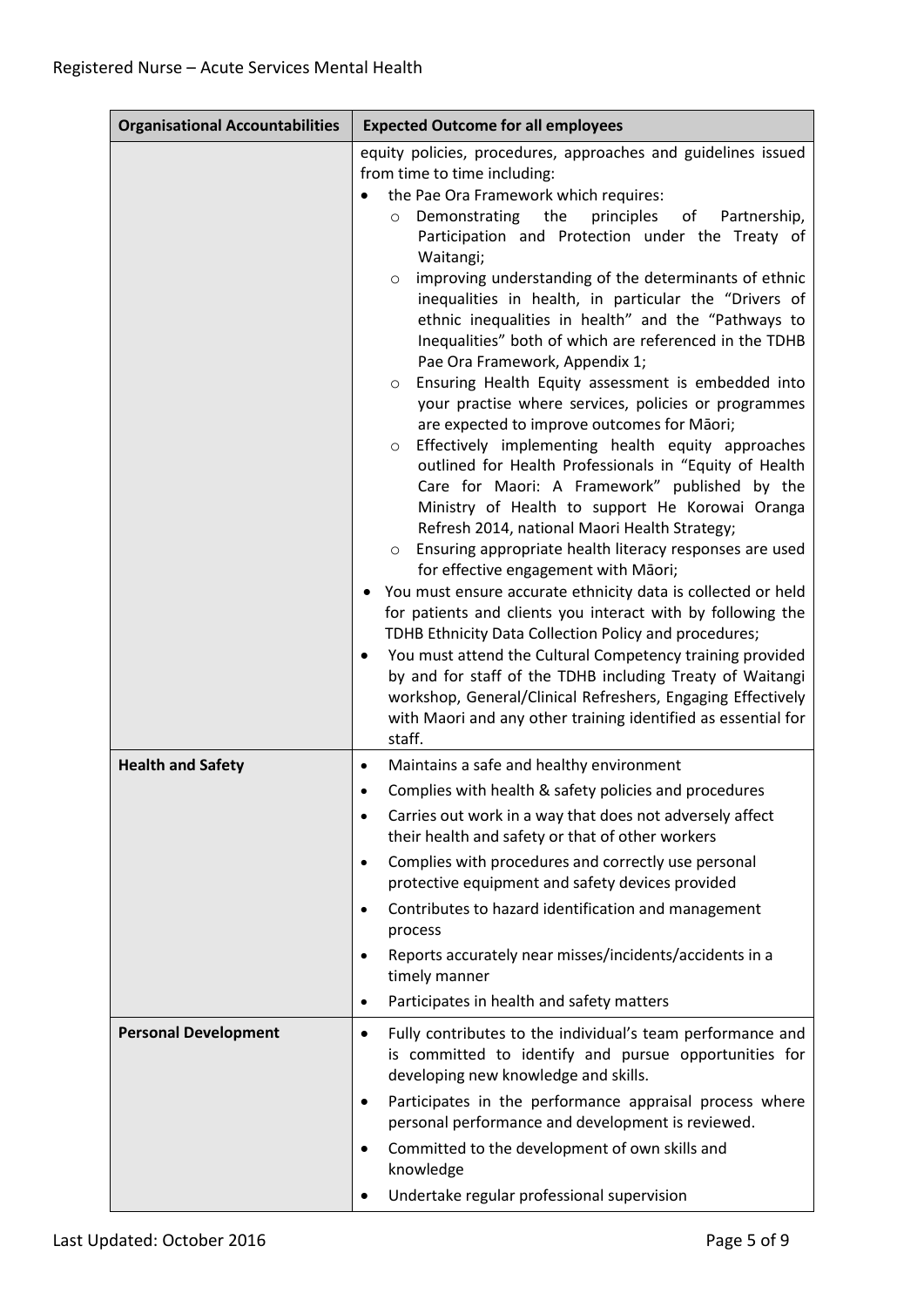| <b>Organisational Accountabilities</b> | <b>Expected Outcome for all employees</b>                                                                                                                       |
|----------------------------------------|-----------------------------------------------------------------------------------------------------------------------------------------------------------------|
|                                        | Negotiate with Acute MH Service Manager to attend<br>appropriate workshop/conferences                                                                           |
|                                        | Ongoing training and development needs are regularly<br>identified                                                                                              |
|                                        | Willing to accept new responsibilities,<br>acquire<br>and<br>$\bullet$<br>demonstrate relevant new knowledge.                                                   |
|                                        | Undertakes self directed learning as appropriate as a range<br>٠<br>of forums/meetings to ensure broad sector knowledge is<br>developed and maintained          |
|                                        | Achieves and then maintains clinical practice (at least) at<br>٠<br>Competent level of the Nursing Professional Development<br>and Recognition Programme (PDRP) |

# **6. VARIATION TO DUTIES**

Duties, responsibilities and functional relationships described above should not be construed as a complete and exhaustive list as it is not the intention to limit in any way the scope or functions of the position. Duties and responsibilities can be amended from time to time either by additional, deletion or straight amendment to meet any changing conditions, however this will only be done in consultation with the employee.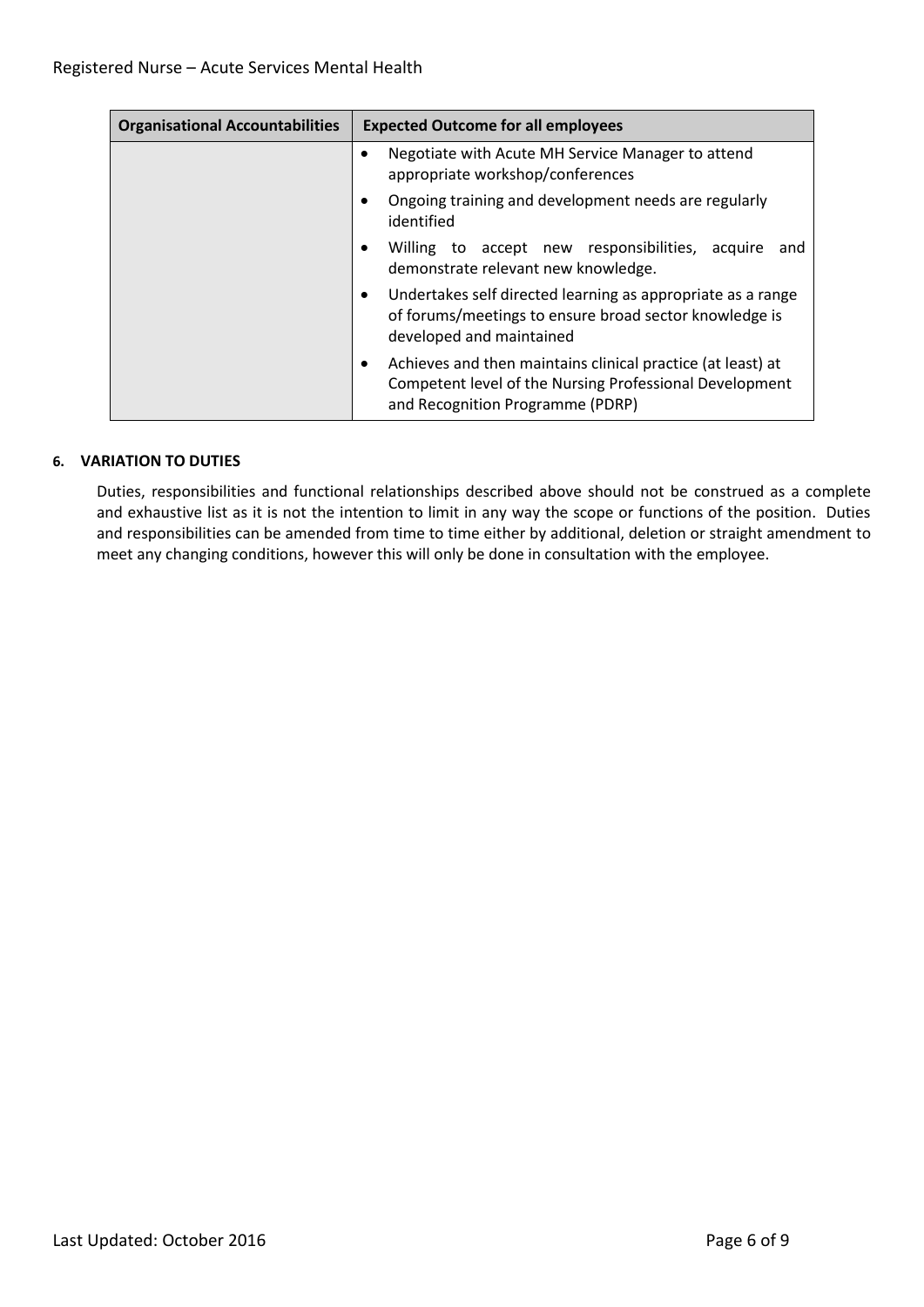# **7. CAPABILITY REQUIREMENTS**

Capabilities are the behaviours demonstrated by a person performing the job. Capabilities identify what makes a person most effective in a role. Those listed below are expected for the **Acute Services Mental Health** team roles in the organisation. The required capabilities can change as the organisation develops and the roles change.

# **Capability**

## **Respect**

Service users are the focus of MH&A practice. Respects the diversity and values of service users and colleagues.

#### **Service**

We are committed to delivering an excellent service for all service users. This includes service user partnerships at all levels and phases of service delivery, including the choice of services available as well as the actual delivery of service.

#### **Recovery**

We believe and hope that every service user can live a full and meaningful life in the presence or absence of their mental illness and /or addiction. We also understand that recovery is not only related to the mental illness and/or addiction itself, but also to all of the losses associated with it.

#### **Effective Communication**

Shares well thought out, concise and timely information with others using appropriate mediums. Ensures information gets to the appropriate people within the organisation to facilitate effective decision making. Acts professional and treats others with respect.

## **Decision Making / Problem Solving**

Demonstrates effective and timely decision making / problem solving techniques. Aware of the impact of decisions on key stakeholders and consults as appropriate utilizing available resources. Is proactive and effective when problem solving is required. Ensures decision making complies with organisational strategies and changes.

#### **Commitment to Excellence**

Sets challenging goals for personal achievement and continually strives to reach or exceed them in the pursuit of excellence. Seeks opportunities to improve their performance and seeks feedback to measure and improve how they are doing. Focuses on results rather than on efforts.

## **Life-long / Ongoing Learning**

Demonstrates a commitment to and takes responsibility for ongoing professional development. Is constantly striving to acquire and maintain knowledge, skills or experience related to the position.

#### **Innovation / Initiative**

Continually strives for new and improved work processes that will result in greater effectiveness and efficiencies. Questions traditional ways of doing things when choosing a course of action or finds new combinations of old elements to form an innovatve solution.

#### **Resilience / Flexibility**

Articulates differing perspectives on a problem and will see the merit of alternative points of view. Will change or modify own opinons and will switch to other strategies when necessary. Adjusts behaviour to the demands of the work environment in order to remain productive through periods of transition, ambiguity, uncertainty and stress. Manages cultural ambiguity and conflicting priorities well.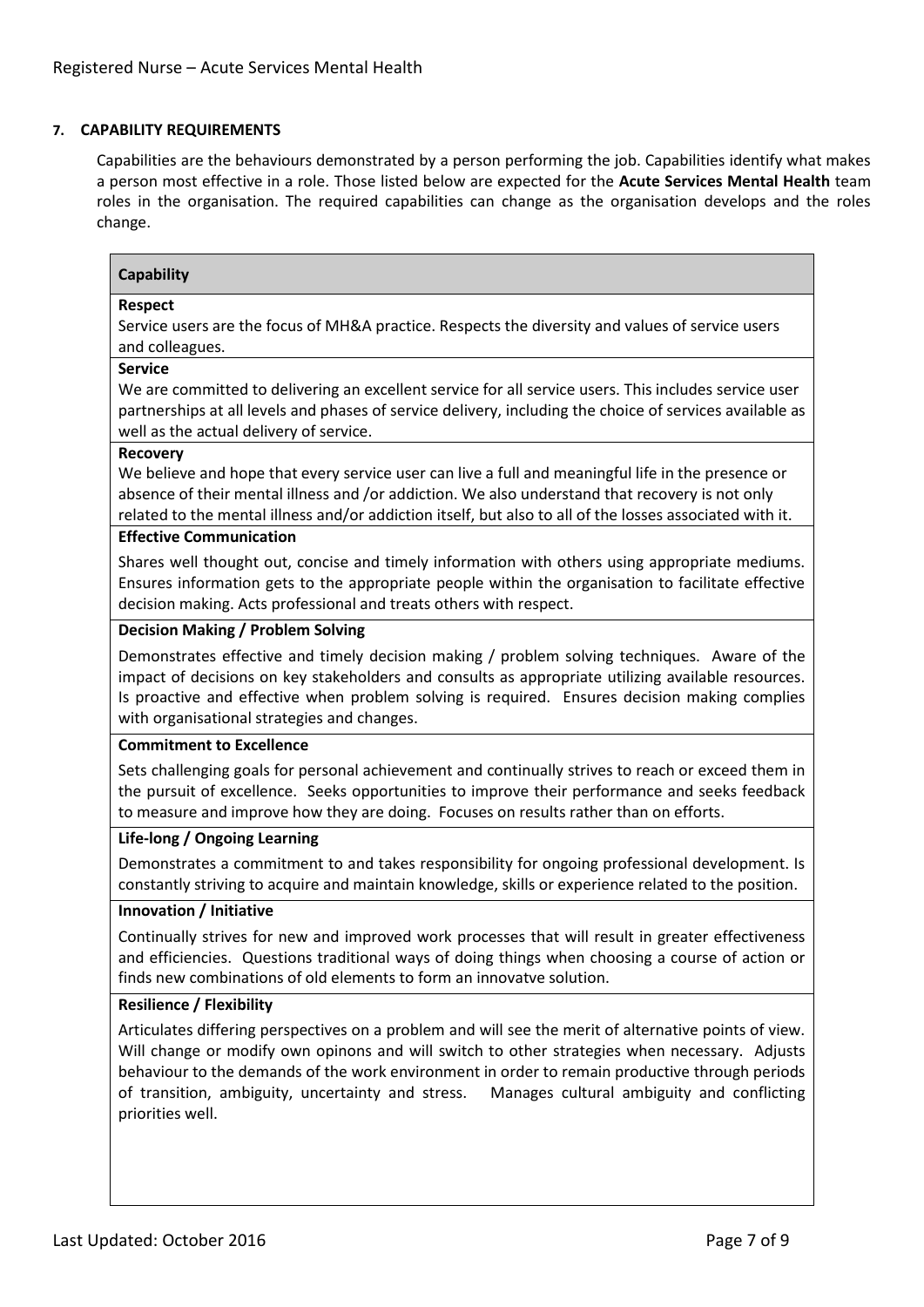# **Capability**

## **Cultural Safety**

Demonstrates a commitment to cultural safety by meeting and exceeding the cultural needs of Tangata Whaiora/Service Users / whanau / customers / colleagues. Understands concepts of whanaungatanga and manaakitanga and Maori cultural orientation to whanau, hapu and iwi.

## **Human rights**

Uphold the human rights of service users and their families. Human rights include, but are not limited to, the right to autonomy and self-determination, the right to be free from coercion, the right to be treated in a non-discriminatory way, the right to informed consent, and the right to receive care and support that responds to the physical, psychological, spiritual, intellectual and cultural needs of the service user

## **Communities**

Values communities – the many places in which we all live, move and have our being – as pivotal resources for the effective delivery of services and support for service users and their families/whānau.

# **Teamwork**

Works to build team spirit, facilitates resolution of conflict within the team, promotes/protects team reputation, shows commitment to contributing to the teams success.

# **8. EDUCATION**

Bachelor of Nursing or equivalent qualification

Registered Nurse with current practicing certificate with the Nursing Council of NZ

Relevant post-graduate qualification in Mental Health Nursing

#### **9. SKILLS**

#### Computer literate

Proficient knowledge of Outlook, MS work, Power point, IBA WebPass & MH Smart IT Systems

Current NZ Drivers licence

Excellent time management skills

Highly adaptable and flexible to suit various acute Nursing roles with associate clinical skills

#### **10. EXPERIENCE**

Must have 2 years Acute Mental Health Nursing experience

Proficient risk and MSE assessment skills demonstrable across various settings

Experience utilising a varied knowledge base of talking therapy techniques such as Motivational Interviewing, CBT and DBT techniques and mindfulness knowledge

Excellent understanding of Mental Health (Compulsory Assessment & Treatment) Act (1992) and it's application